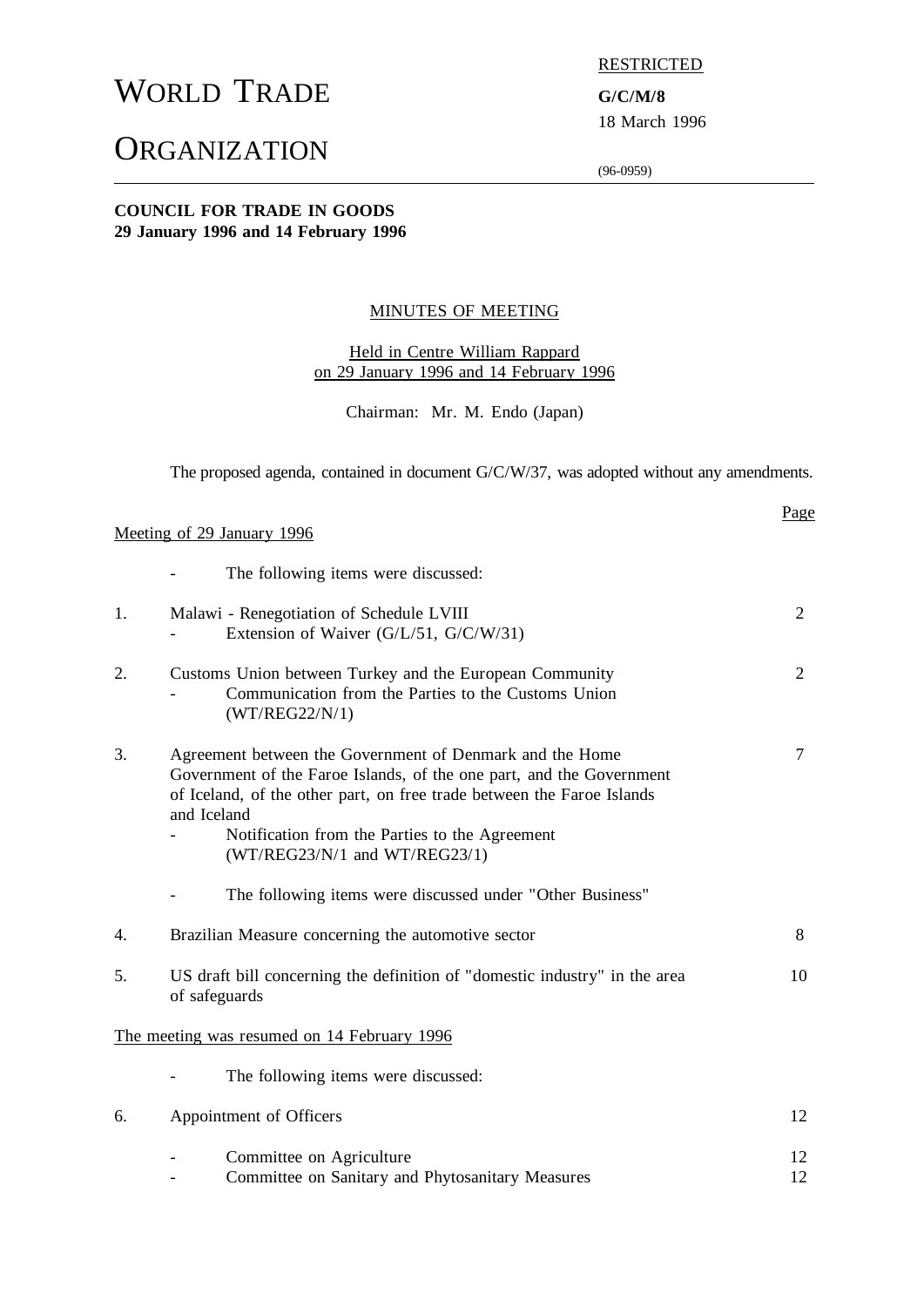| Working Party on State-Trading Enterprises<br>$\sim$          | 12 <sup>1</sup> |
|---------------------------------------------------------------|-----------------|
| Working Group on Notification Obligations and Procedures<br>- | 12 <sub>1</sub> |
| Election of Chairperson for the Council for Trade in Goods    | 15.             |

Page

The Chairman welcomed delegations to the meeting of the Council for Trade in Goods which was convened by WTO/AIR/248. He noted that in accordance with the agreement reached at the last meeting of the Council on 1 December 1995, the following Organizations had been invited to this meeting of the Council namely: FAO, IMF, ITCB, OECD, UN, UNCTAD, World Bank and the World Customs Organization. He proposed that pending the adoption of criteria and conditions for observer status for International Intergovernmental Organizations in the WTO and unless a delegation raised an objection, those Organizations invited to this meeting of the Council for Trade in Goods be invited also to the next meeting.

 $\overline{\phantom{a}}$  , where  $\overline{\phantom{a}}$ 

## **1. Malawi - Renegotiation Schedule LVIII**

## Extension of the waiver

1.1 The Chairman drew the Council's attention to a communication from Malawi, circulated in document G/L/51, in which it requested an extension of a waiver which had been granted to it in the context of the renegotiation of its schedule under the Harmonized System. In this connection, a draft decision had been circulated in document G/C/W/31. Malawi's request had been before the Council at its last meeting, but it was agreed that as the request had reached the Council at a late stage, it would be preferable to revert to this matter at this meeting by which time Members would have had more time to consider the request and the text of the draft decision.

1.2 There was no discussion on Malawi's request for an extension of a waiver

1.3 The Council for Trade in Goods approved an extension of the waiver granted to Malawi until 30 June 1996, and recommended that the draft decision contained in document G/C/W/31 be forwarded to the General Council for adoption.

## **2. Customs Union between Turkey and the European Community**

## Communication from the parties to the Customs Union (WT/REG22/N/1)

2.1 The Chairman drew the Council's attention to the communication from the parties to the customs union contained in document WT/REG22/N/1, which indicated the entry into force on 1 January 1996 of the Customs Union between Turkey and the European Community. He understood that the text of the Agreement had been notified to the WTO Secretariat and would be circulated shortly.

2.2 The representative of the European Communities stated that the customs union which was notified by the European Community and Turkey on 22 December 1995 (WT/REG22/N/1), had a long history. The European Economic Community and Turkey had agreed to the formation of a customs union as part of the "Ankara Agreement" signed on 12 September 1963, which established a wider association between the European Economic Community and Turkey. This was followed by a Supplementary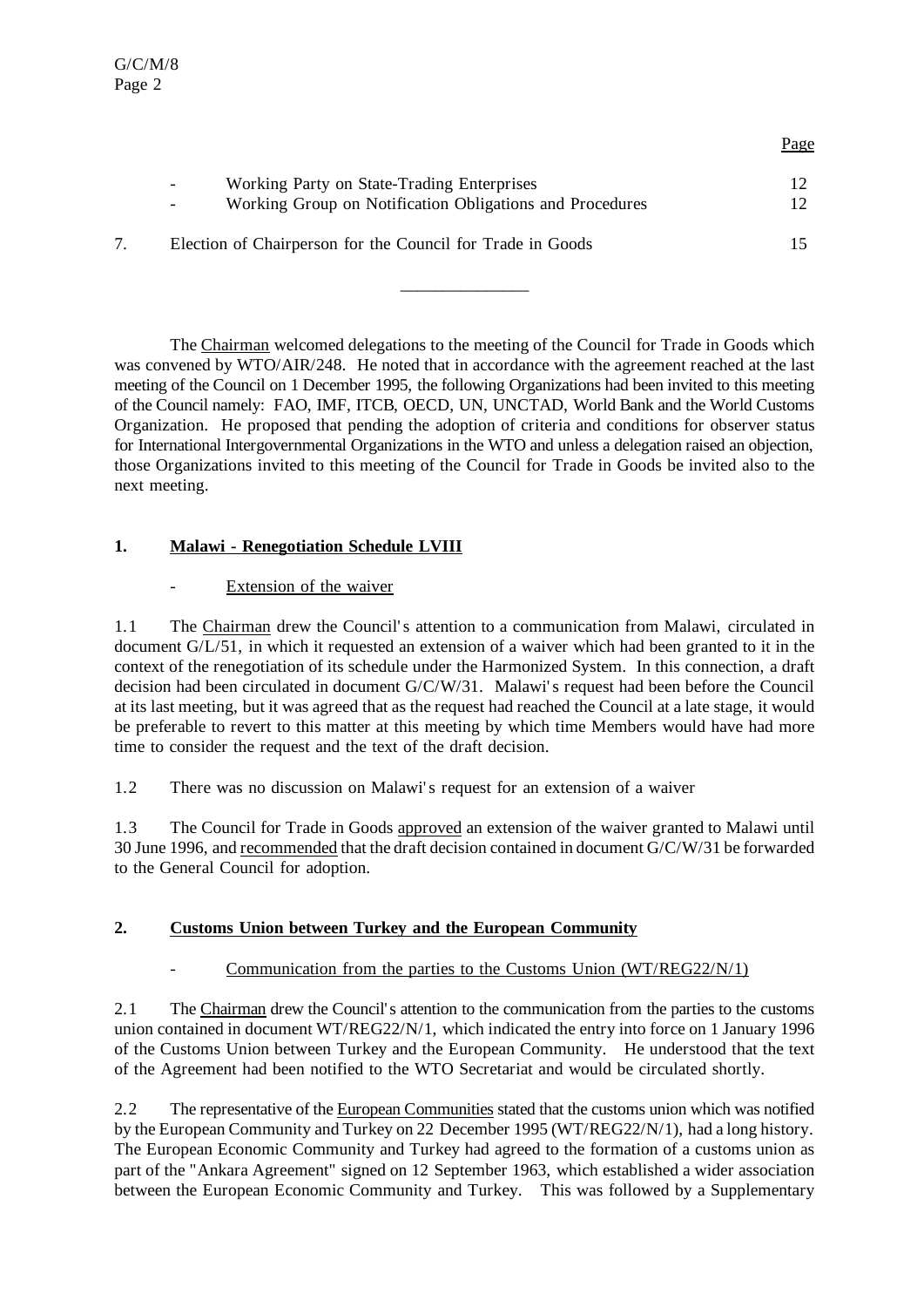Protocol signed on 23 November 1970, and a Complementary Protocol and an Interim Agreement signed on 30 June 1970. All these agreements were examined in detail in the GATT. The parties to these agreements had provided information to other GATT contracting parties on a regular basis.

2.3 The agreements notified on 22 December 1995 formed part of a package intended to finalize the establishment of the customs union. The overall package consisted of two main parts: firstly there was the Decision 1/95 of the EC/Turkey Association Council. Within this Agreement there was a second Decision 2/95 which established a transitional regime for certain sensitive products. The latter Decision only concerned measures which would be taken by Turkey. These two Decisions were circulated to WTO Members in the form in which they were approved by the EC/Turkey Association Council. Secondly, the Community and Turkey were entering into an agreement establishing a free trade area for products covered by the European Coal and Steel Community (ECSC) Treaty. This agreement had been initialled and would be concluded and notified shortly.

2.4 Decision 1/95 was taken by the Association Council established under the framework of the 1963 Ankara Agreement. At that time, the Agreement excluded coal and steel products which have, as a result, always been treated separately. The forthcoming Coal and Steel Agreement would be transitional, as the ECSC Treaty was supposed to expire at the end of the year 2002, when Decision 1 /95 might provide the relevant framework for all trade in goods. It was clear to the Community, that Decision 1/95 and the forthcoming agreement on coal and steel products would need to be considered together. They formed a single package covering all sectors, and set out the steps needed to bring to fruition the 1963 commitment to establish a customs union.

2.5 The EC delegation was convinced that these agreements, taken together were consistent with the obligations of Members under the provisions of Article XXIV of GATT 1994 and the Memorandum of Understanding on the Interpretation of Article XXIV. He noted that the coverage was comprehensive; no sector would be excluded. Furthermore the agreements for coal and steel, and for certain other products, reflected a combination of special circumstances. These agreements were limited in duration and covered only a small number of products.

2.6 The representative of Turkey stated that, as had already been communicated to the Director-General of the World Trade Organization, the Customs Union between Turkey and the European Community had entered into force on 1 January 1996. The progressive establishment of the Customs Union, in accordance with the Association Agreement between Turkey and the European Economic Community signed at Ankara on 12 September 1963 and the Supplementary Protocol thereto dated 23 November 1970, had thus been completed.

2.7 It was his delegation's considered view that the Customs Union between Turkey and the Community was in full conformity with the WTO rules both in letter and spirit. It went without saying that entry into force of the Customs Union represented a turning point in relations between Turkey and the European Union.

2.8 The Customs Union would not only result in the further strengthening of commercial and economic ties between the parties but would also put Turkey closer to full integration in the European Union, an objective which had already been set in the 1963 Ankara Agreement.

2.9 As to the main aspects of the Customs Union: it covered industrial and processed agricultural products. The European Coal and Steel Community products would be subject to a free trade arrangement within this framework.

2.10 As of 1 January 1996, Turkey had eliminated customs duties and other charges and duties having equivalent effect on industrial products for the EC to achieve the free movement of goods within the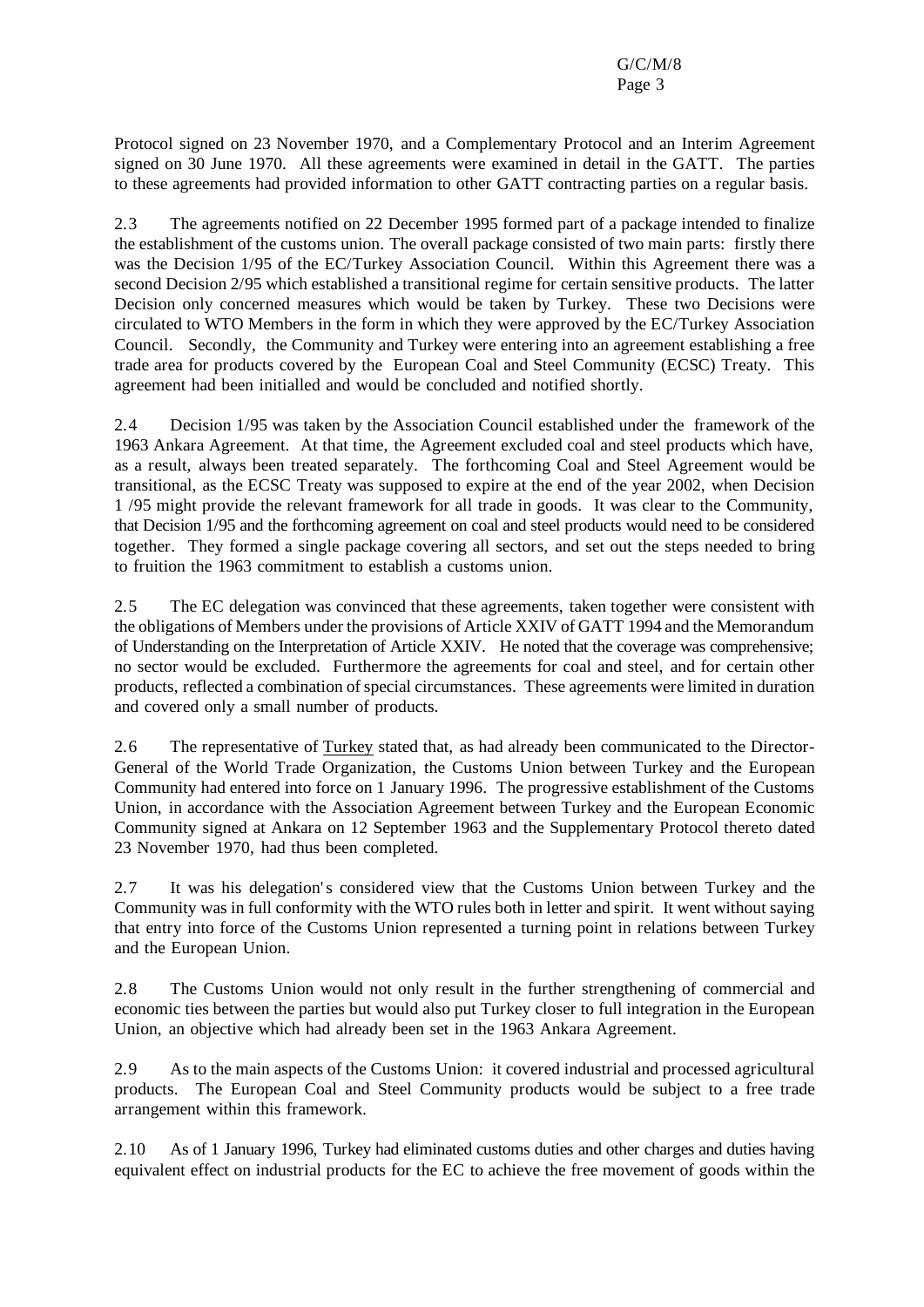Customs Union. Moreover, Turkey had started to apply the Community's Common Customs Tariff rates for imports of industrial products originating from third countries. The Mass Housing Fund charges levied by Turkey on imports of industrial products were completely abolished on 31 December 1995 on an m.f.n. basis.

2.11 In addition to that, the legal and practical rules of the Community's Common Commercial Policy, including competition rules, safeguard rules, prevention of dumped or subsidized imports, management of quantitative restrictions and tariff quotas, standardization and conformity assessment, protection of rights against illicit commercial practices, would be applied by Turkey.

2.12 Turkey had recently adhered to the international instruments on Intellectual and Industrial Property Rights and had started to bring its legislation in line with the TRIPS Agreement's requirements.

2.13 The representative ofCanada stated that in December 1995,Canada had encouraged both parties to notify the Agreement along with the required trade documentation in order to assess the impact on Canada's trade interest and to permit Canada to engage in Article XXIV:6 consultations, as necessary, before tariff concessions were modified or withdrawn. While a one-page communication had been submitted to advise WTO Members of the entry-into-force of the Agreement, the details were still not available. In addition to tariff issues, Canada was particularly interested in knowing how Turkey would adopt the European Union's tariff rate quotas and how the Agreement would apply to agricultural goods. Canada was concerned about a possible repetition of the difficulties that had been encountered in previous enlargements which in fact her delegation had thought had been addressed in the most recent case of enlargement. She reiterated the need for full transparency and timely submission of information.

2.14 The representative of Malaysia, while congratulating the parties for the entry into force of the customs union agreement, said that Malaysia, the Philippines, Singapore and Thailand would be affected by the unilateral measures imposed by Turkey, particularly on textiles. The WTO did not prevent Members from engaging in the formation or joining any customs union of their choice. However, there were specific provisionsthat had to be observed, and Article XXIV clearly stated that there should not be barriers raised to trade of others who were not part of the customs union. His delegation did not have a problem with Turkey wanting to be associated with the European Union. However, there had been an oversight on the part of Turkey as regarded its obligations under Article XXIV. The unilateral imposition of quotas by Turkey on certain textiles and clothing items from some countries was a serious breach of WTO rules and in particular the Agreement on Textiles and Clothing. It did not augur well for the implementation of the latter Agreement which was aimed at the eventual integration of this sector into the multilateral trading system. There were bound to be problems associated with the customs union; but, it was unfair for Turkey to transfer perceived costs to others. His delegation therefore wished to see Turkey rescind the unilateral imposition of quotas on certain textile products and urged the Turkish Government to comply with the relevant provisions of the WTO and the Agreement on Textiles and Clothing. His delegation reserved its rights to pursue this matter under those Agreements.

2.15 The representative of the United States stated that his delegation continued to support regional economic integration in Europe, and therefore strongly supported the conclusion of the Customs Union between the European Union and Turkey and welcomed the notification of the Agreement to this body. However, his delegation had concerns that certain WTO provisions and obligations were not being met by the parties to this Agreement, and more generally in other agreements to which the EU was a party. The GATT and now WTO rules covering customs unions and free trade areas were designed to make sure that regional integration complemented the multilateral trading system. This Agreement was a customs union which entailed modifications of tariff bindings of the parties to this agreement. Article XXIV:6 clearly stated that countries must notify the agreement and that compensation negotiations must be commenced before tariff concessions were modified or withdrawn. This was the second customs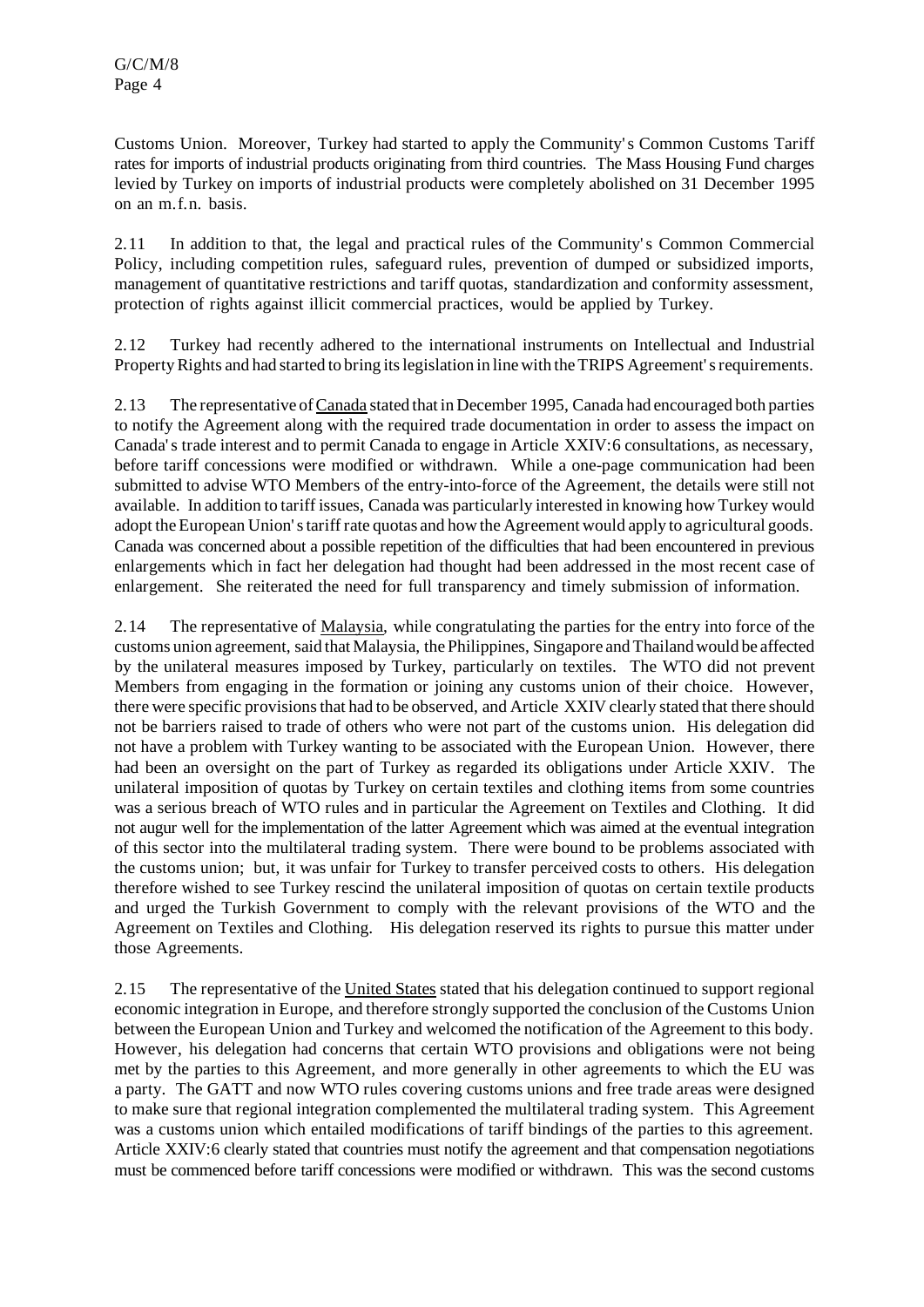union notified by the EU in the past year and the second time that this obligation had been ignored. He enquired when the parties intended to provide the trade and tariff data required by WTO Members to evaluate the effect of this agreement, and when they intended to begin Article XXIV:6/XXVIII negotiations.

2.16 His delegation had pointed out in a recent TPRM meeting that the EU had perpetuated a pattern of not coming close to fully liberalizing agriculture in itsregional agreements. Many ofthese agreements and arrangements were with countries for which agriculture would be expected to be an area of comparative advantage, and which could contribute very significantly to economic growth. The new customs union excluded not only agricultural items, but also, as previously mentioned, steel. His delegation looked forward to the thorough and prompt review of this agreement.

2.17 The representative of Hong Kong stated that Hong Kong fully respected the rights of WTO Members to form customs unions or free trade areas in accordance with relevant multilateral instruments. His comments would be directed to a specific issue only, which had arisen in the implementation of the Customs Union between Turkey and the European Union. Starting from 1 January 1996, quantitative restrictions had been imposed by Turkey on the imports of a range of textiles and clothing products from Hong Kong and, as his delegation understood, from a total of 25 suppliers. The imposition of these quantitative restrictions was unilateral and without prior notification. Hong Kong had written to the Turkish authorities requesting details of this measure and their justification by reference to WTO agreements. The response received to date had not provided satisfactory answersto the questionsraised. Hong Kong had very serious concerns about the Turkish action in the context of Article XXIV of GATT 1994, as well as other GATT Articles and the Agreement on Textiles and Clothing. It was not Hong Kong's intention to enter into a discussion on legality at this point of time. There were established procedures under the WTO system for such purposes, which would ensure that Members' rights were protected and their obligations observed. Members' attention, however, was drawn to the Preamble to the Understanding on the Interpretation of Article XXIV of GATT 1994, the fourth paragraph of which reaffirmed that in the formation or enlargement of economic integration agreements, the parties should to the greatest possible extent avoid creating adverse effects on the trade of other Members. It would be difficult to think of a more adverse effect than the imposition of discriminatory quantitative restrictions which offended the fundamental principles of the WTO. His delegation urged that the action taken by Turkey be rescinded, and reserved its WTO rights to take the matter further.

2.18 The representative of India stated that his delegation associated itself with the statement made by the representative of Hong Kong. His government was still examining this issue, and therefore his remarks would be preliminary in nature at this stage. His delegation wished to convey the considerable concern felt regarding the quota regime imposed unilaterally by the Government of Turkey on the exports of textile products from India to Turkey. India's exports of textile products to Turkey did not face quantitative restrictions before 1 January 1996. It was not clear under what provisions the Government of Turkey had introduced this measure, which went against the letter and spirit of the liberalization of trade in the textile and clothing sector embodied in the Agreement on Textiles and Clothing. His delegation requested Turkey to rescind the recently introduced quota restrictions on textiles and clothing exports of India.

2.19 The representative of Australia stated that his delegation welcomed this Agreement between the European Union and Turkey for the mutual expansion of trade. But he wished to support the comments made particularly byCanada and the U.S. early in the discussion with relation to the necessity to provide full transparency of the trade effects on other third country suppliers as a consequence of the formation of customs unions. The points had been very well made of the requirements in Article XXIV for full detailed information of potential changes in tariff commitments to be notified in advance of their implementation so that Article XXIV:6 negotiations could be effectively carried out to safeguard the interest of third countries. It was regrettable that in this case, once again, it had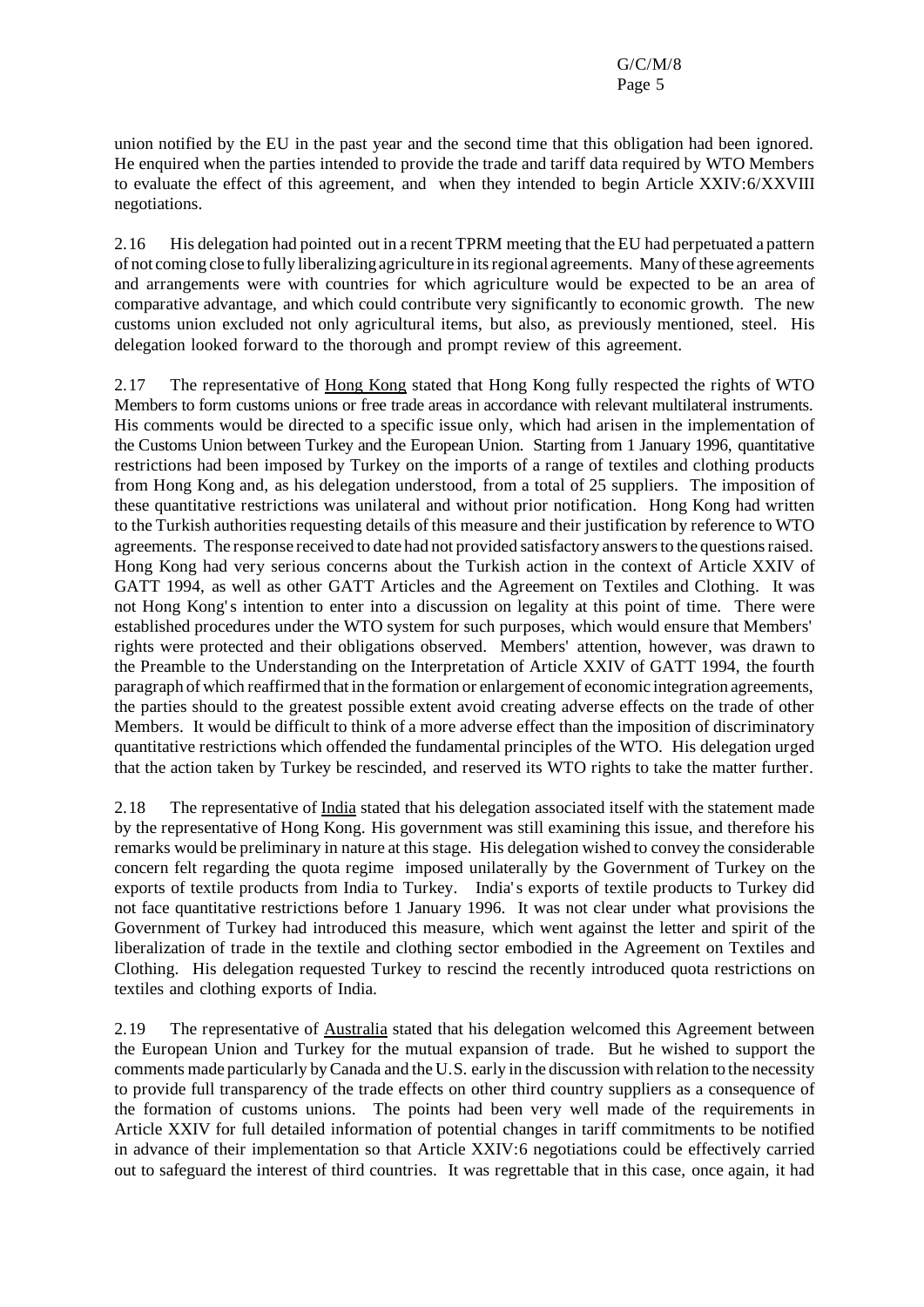not been possible for interested countries to begin the process of negotiating their trade interests in relation to this particular agreement.

2.20 The representative of Pakistan expressed his delegation's understanding and appreciation of Turkey's natural disposition to forge closer relations with the European Community, as it was situated in close proximity to the vast market. Pakistan therefore congratulated Turkey on the realization of its objective to form a customs union with the European Community. Turkey was a friendly and fraternal country - and anything which would contribute to the prosperity of the Turkish people was welcome to Pakistan. His delegation would follow, with deep interest, the examination of the detailed provisions of the customs union in relation to the relevant requirements of the GATT/WTO. Pakistan therefore encouraged the parties to the customs union to notify, promptly, the complete details of the arrangement. He hoped that the details would encompass information on all aspects of the arrangement, in addition to those relating to tariffs. As Pakistan awaited receipt of the detailed information for examination in a working party, which his delegation would recommend the Council should agree to establish at today's meeting, his delegation had noted with a certain disappointment that, in a departure from the letter and spirit of the GATT 1994 provisions on Customs Unions and Free-trade Areas, the formation of the EC/Turkey Customs Union had resulted in raising discriminatory barriers against the trade of third countries including Pakistan's. There were valid questions about the compatibility of such restrictions with the requirements of the relevant provisions of GATT 1994. Pakistan had been pursuing discussions to emphasize that for free circulation of Turkish textile products in the European Union market, these restrictions were not necessary. Unfortunately it had not been possible to achieve this objective. Therefore, Pakistan was obliged to reserve its GATT rights in that regard.

2.21 The representative of Peru stated that like other delegations, his delegation was concerned by the unilateral application of textile quotas by Turkey, which affected Peru's trade. His delegation, therefore, wished to reserve its rights under the WTO.

2.22 The representative of Korea stated that his delegation shared the concerns expressed by various speakers concerning the Turkish government's unilateral textile import restriction measures which had came into effect at the beginning of 1996. As one of the major textile suppliers of the Turkish market, the Republic of Korea had a substantial interest in this matter. It was the Korean view that these import restrictions were inconsistent with the WTO Agreement, and might have a trade restrictive effect on textiles and clothing trade. In this regard, Korea wished to reserve its rights under the WTO.

2.23 The representative ofBrazilstated that his delegation recognized the importance and significance of the agreements that had been reached between Turkey and the European Union. His delegation shared the concerns expressed by other delegations regarding the introduction by Turkey of quantitative restrictions on imports of textiles and clothing. As of 1 January 1996, exports of some textiles products from Brazil were subject to new quotas in Turkey. While his delegation fully recognized the difficulties of the process of harmonization of trade policies as a result of the establishment of a customs union, his delegation had doubts on whether the introduction of new quantitative restrictions could be validly justified by the formation of a customs union. His delegation would follow this issue with particular interest.

2.24 The representative of Argentina stated that his delegation would like to take part in the work of any body established to examine the agreement between Turkey and the European Union establishing a customs union.

2.25 The representative of the European Communities stated that he wished to thank all delegations which had voiced their support for the integration process and which had highlighted the fact that Turkey and the EU have now established a customs union. This was a political development and he thanked those delegations who had seen it in this light. As regarded the other comments made, he had taken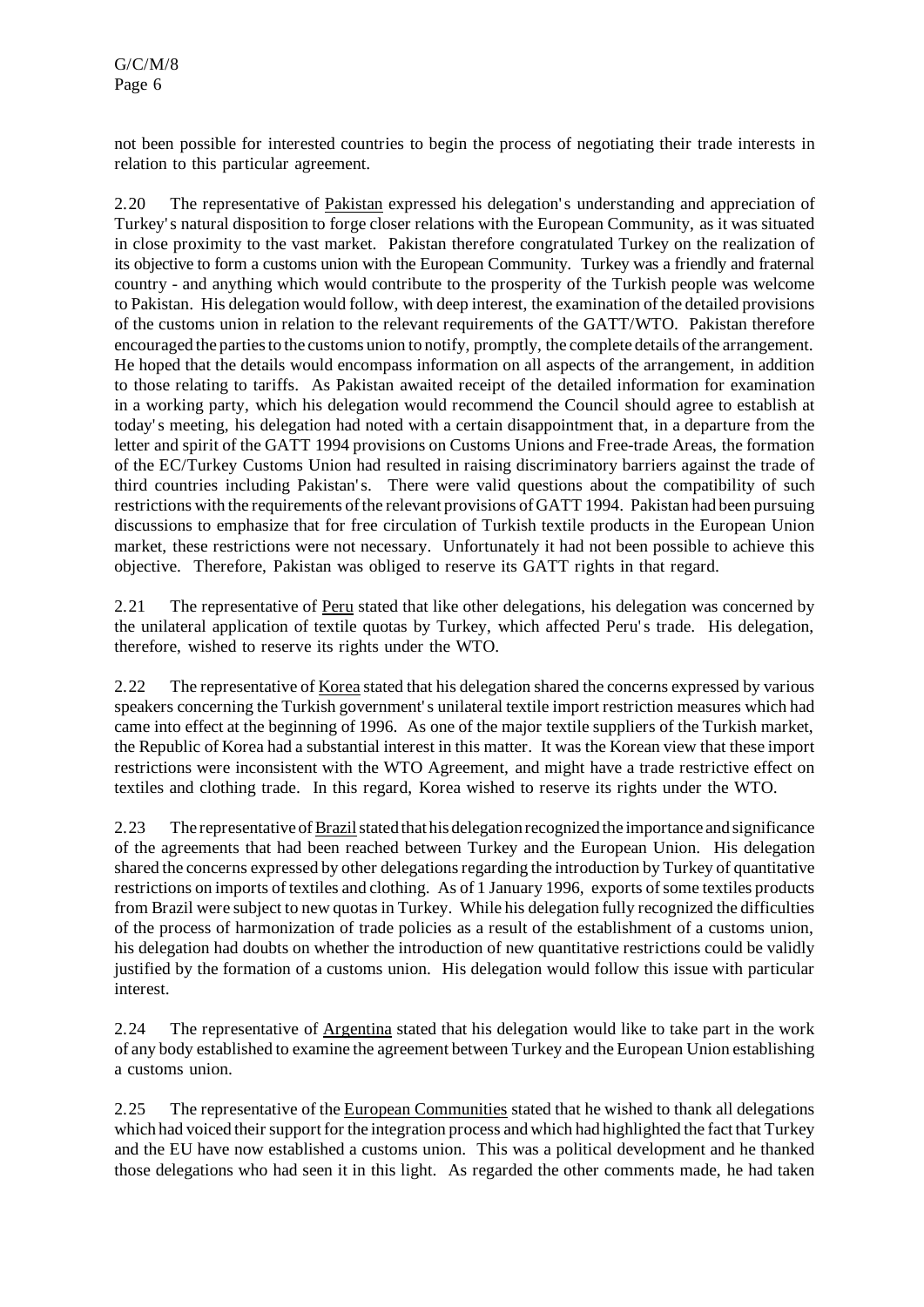note of those comments. He could understand the regret expressed by certain delegations with regard to the lack of certain documentation, and this situation would be remedied as soon as possible. As regarded the repercussions of this customs union on trading partners, he believed that in the past neither the establishment of the European Community nor its subsequent enlargement, nor this particular customs union with Turkey had adverse effects. On the contrary, he believed this customs union could have nothing but positive repercussions for the Community's trading partners and for the liberalization of world trade in general.

The Council for Trade in Goods took note of the statements made.

2.26 The Chairman recalled that at the last meeting of the General Council, a decision was taken, in principle, to establish a Committee dealing with regional trading matters. Consultations were currently being held by the Chairman of the General Council concerning the nature and terms of reference of that new body. The question of establishment of separate working parties would have to be reviewed in light of the final decision on this issue. Nonetheless, since no final decision on that had been taken at this stage, he proposed that the Council proceed in the usual manner and set up a working party with the following terms of reference and membership:

#### Terms of reference:

"to examine, in light of the relevant provisions of the GATT 1994, the Customs Union between Turkey and the European Community and to submit a report to the Council for Trade in Goods."

He added that his statement concerning the understanding made under agenda item 7 of the meeting of the Council for Trade in Goods on 20 February 1995, and contained in document WT/REG3/1, applied *mutatis mutandis* to this working party.

## Membership:

"The Working Party would be open to all Members of the WTO indicating their wish to serve on it."

He proposed to consult with delegations on the question of Chairperson for the Working Party.

The Council for Trade in Goods so agreed.

#### **3. Agreement between the Government of Denmark and the Home Government of the Faroe Islands, of the one part, and the Government of Iceland, of the other part, on free trade between the Faroe Islands and Iceland**

#### Notification from the parties to the Agreement (WT/REG23/N/1 and WT/REG23/1)

3.1 The Chairman drew the Council's attention to the notification from the partiesto the Agreement contained in document WT/REG23/N/1, which indicated the entry into force on 1 July 1993 of the Free Trade Agreement between the Government of Denmark and the Home Government of the Faroe Islands, on the one part, and the Government of Iceland, on the other part. The text of the Agreement was circulated as document WT/REG23/1.

3.2 The representative of Denmark stated that, as indicated in the notification, the Agreement had entered into force on 1 July 1993, and contained provisions relating to free trade in goods between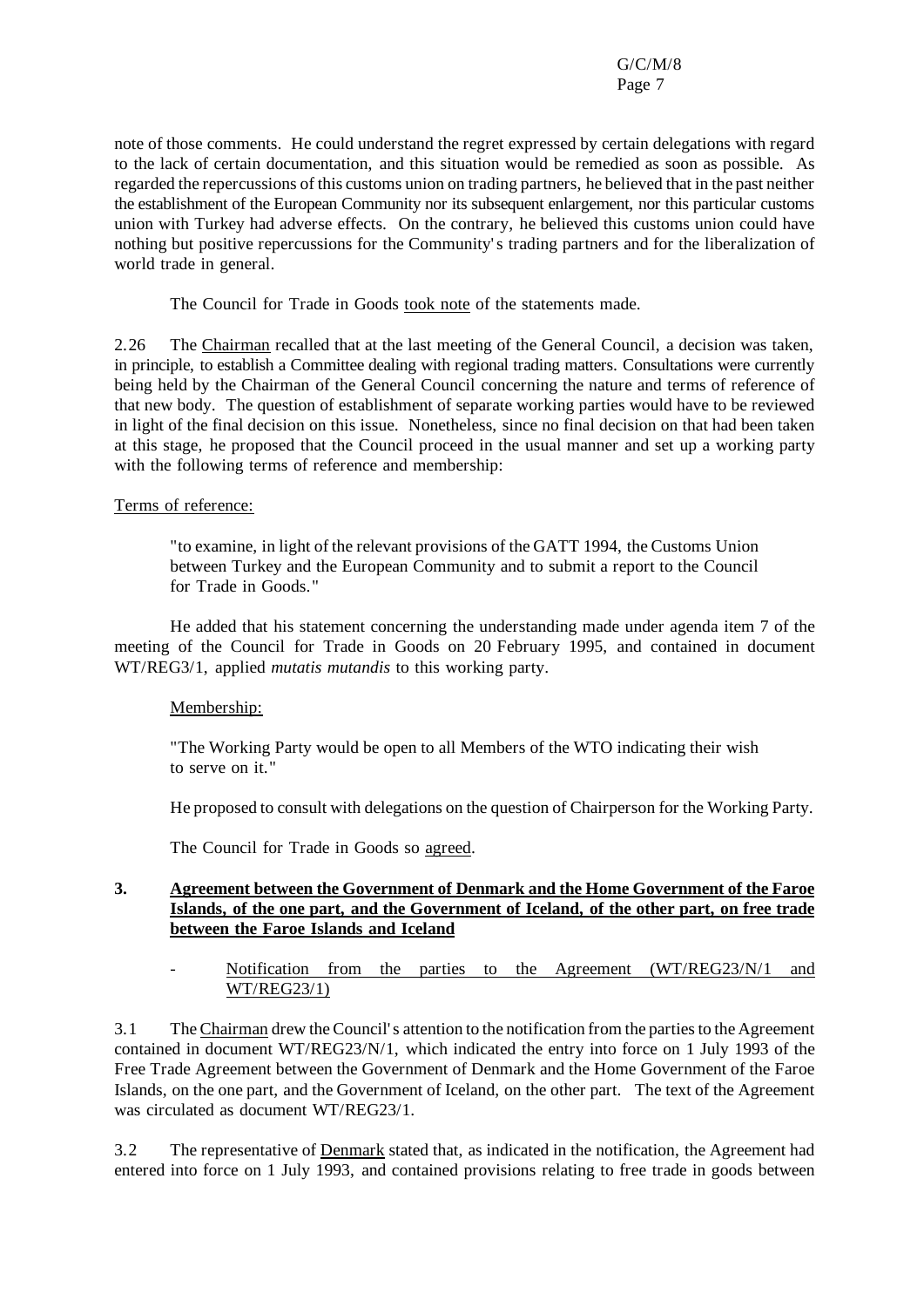Iceland and the Faroe Islands in the sense of Article XXIV of GATT 1994. The Agreement was in full conformity with WTO rules. Additionally, two other similar agreements were being processed, namely one with Norway and one with Switzerland. They would be notified assoon as certain technical details had been finalized.

3.3 The representative of Iceland stated that this Agreement was simply a formalization of an existing state-of-affairs, as free-trade had been the practice between Iceland and the Faroe Islands for quite a long time. Faroese products were treated as Danish products for customs purposes, and Icelandic products in fact, enjoyed a similar right of passage into Faroese territory.

The Council for Trade in Goods took note of the statements.

3.4 The Chairman recalled that at the last meeting of the General Council, a decision was taken, in principle, to establish a Committee dealing with regional trading matters. Consultations were currently being held by the Chairman of the General Council concerning the nature and terms of reference of that new body. The question of establishment of separate Working Parties would have to be reviewed in light of the final decision on this issue. Nonetheless, since no final decision on that had been taken at this stage, he proposed that the Council proceed in the usual manner and set up a working party with the following terms of reference and membership:

#### Terms of reference:

"to examine, in light of the relevant provisions of the GATT 1994, the Agreement between the Government of Denmark and the Home Government of the Faroe Islands, on the one part, and the Government of Iceland, on the other part, and to submit a report to the Council for Trade in Goods."

He added that his statement concerning the understanding made under agenda item 7 of the meeting of the Council for Trade in Goods on 20 February 1995, and contained in document WT/REG3/1, applied *mutatis mutandis* to this working party. It was also understood that, during the examination, due account would be taken of the intrinsic differences between customs unions and freetrade areas.

## Membership:

"The Working Party would be open to all Members of the WTO indicating their wish to serve on it."

The Chairman proposed to consult with delegations on the question of Chairperson for the Working Party.

The Council for Trade in Goods so agreed.

## **4. Brazilian Measure concerning the automotive sector**

4.1 The representative of Brazil, speaking under "Other Business", stated that on 14 December 1995, after negotiations within MERCOSUR, the Brazilian Government had sent to Congress Provisional Measure 1,235 that dealt with the automotive sector. The Provisional Measure was regulated by Decree No. 1,761, published in the Official Gazette on 27 December 1995 which, in turn, was regulated by a Ministerial Order dated 5 January 1996. On 12 January 1996, Provisional Measure 1,235 was re-issued under number 1,272. The translation of the pertinent legislation from Portuguese to one of WTO's official languages was being finalized and Brazil would soon notify it to the WTO.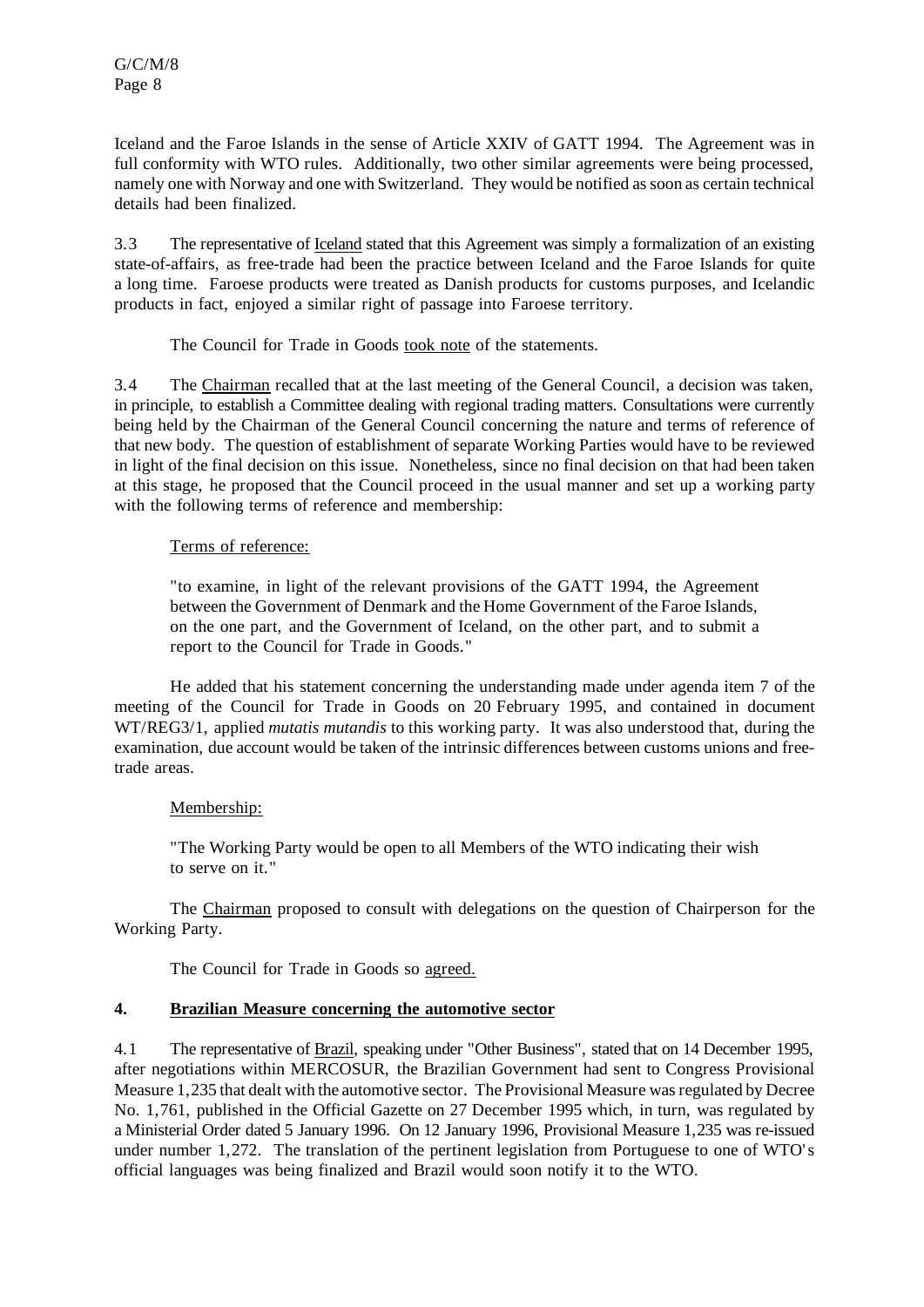4.2 According to the new legislation, assembling companies and manufacturers of vehicles and auto parts could benefit from a reduction of tariff on capital goods and inputs to be used in their production, if they complied with certain requirements related to net exports and to certain ratios regarding purchases of goods manufactured in Brazil. Brazil was aware of the implications of that legislation to its WTO obligations and expressed its readiness to maintain informal consultations with interested trading partners on the best way to comply with them. It was the Brazilian intention, in that regard, to seek a waiver from certain obligations, as foreseen in Article IX:3 of the Marrakesh Agreement establishing the World Trade Organization.

4.3 The representative of <u>Korea</u>, thanking the Brazilian delegate for informing the Council of this measure, said that Brazilian Decree N 1,761 was a matter of serious concern for Korea. Korea would study carefully the documentation to be submitted by Brazil, in order to examine the implications of this measure on Korea's exports of automotive products to Brazil. Korea understood the difficulties Brazil was facing with regard to its automobile policy within MERCOSUR. However, many other WTO Members were also confronted with problems. If an exception was made for one Member at thisstage, it would not be possible to reject similar claims made by other Members. It was particularly important at this time for this fledgling institution not to set any precedent undermining its rules and principles. Regarding the effect of the Brazilian measure on the specific interests of Korea, although a further detailed study needed to be conducted, Korea's preliminary assessment was that the Brazilian measure would have a negative impact on the commercial interests of Korea in both the short run and the long run. Korea therefore reserved every right under the WTO until this matter was resolved in a satisfactory manner.

4.4 The representative of the United Statesthanked the Brazilian delegate forinforming the Council of its intentions in this important matter. His delegation was currently reviewing the question with US industry and Congress, with a view towards formulating the US position.

4.5 The representative of Mexico, thanking the Brazilian delegate for the information provided, said that this was a matter of interest for Mexico and was being studied carefully in order to evaluate Mexico's position in this respect.

4.6 The representative of Japan, thanking the Brazilian delegation for the information provided, said thatJapan had been repeatedly expressing serious concern regarding the Brazilian measures which, in Japan's view, would constitute a violation of GATT 1994, the TRIMs Agreement and the Subsidies Agreement. Japan had taken note of the Brazilian statement in which the Brazilian delegation had suggested its intention to request a waiver thus implying that the Government of Brazil regarded its measures or at least certain of them asinconsistent with the relevant provisions of the WTO Agreement. Japan wished Brazil to specify the measures in question as well as the provisions which Brazil felt the measures were violating. The Brazilian request for a waiver would need to be examined carefully in light of the relevant provisions of the WTO Agreement. Japan wished to reserve, already at this stage, its rights under the WTO Agreement.

4.7 The representative of Canada stated that her delegation was pleased to hear of Brazil's full cooperation and transparency in providing further information which might be required regarding its automotive investment regime. Her delegation intended to review in detail the new regime as set out in Decree 1,761 and Provisional Measure 1,235. In the interim, Canada wished to reserve its rights under the WTO.

4.8 The representative of the European Communities thanked Brazil for the information provided. In the statement, the representative of Brazil had stated that his country was conscious of the implications of thislegislation, which was being translated and would be circulated very shortly. The Community's would study the legislation carefully before giving its position on this matter.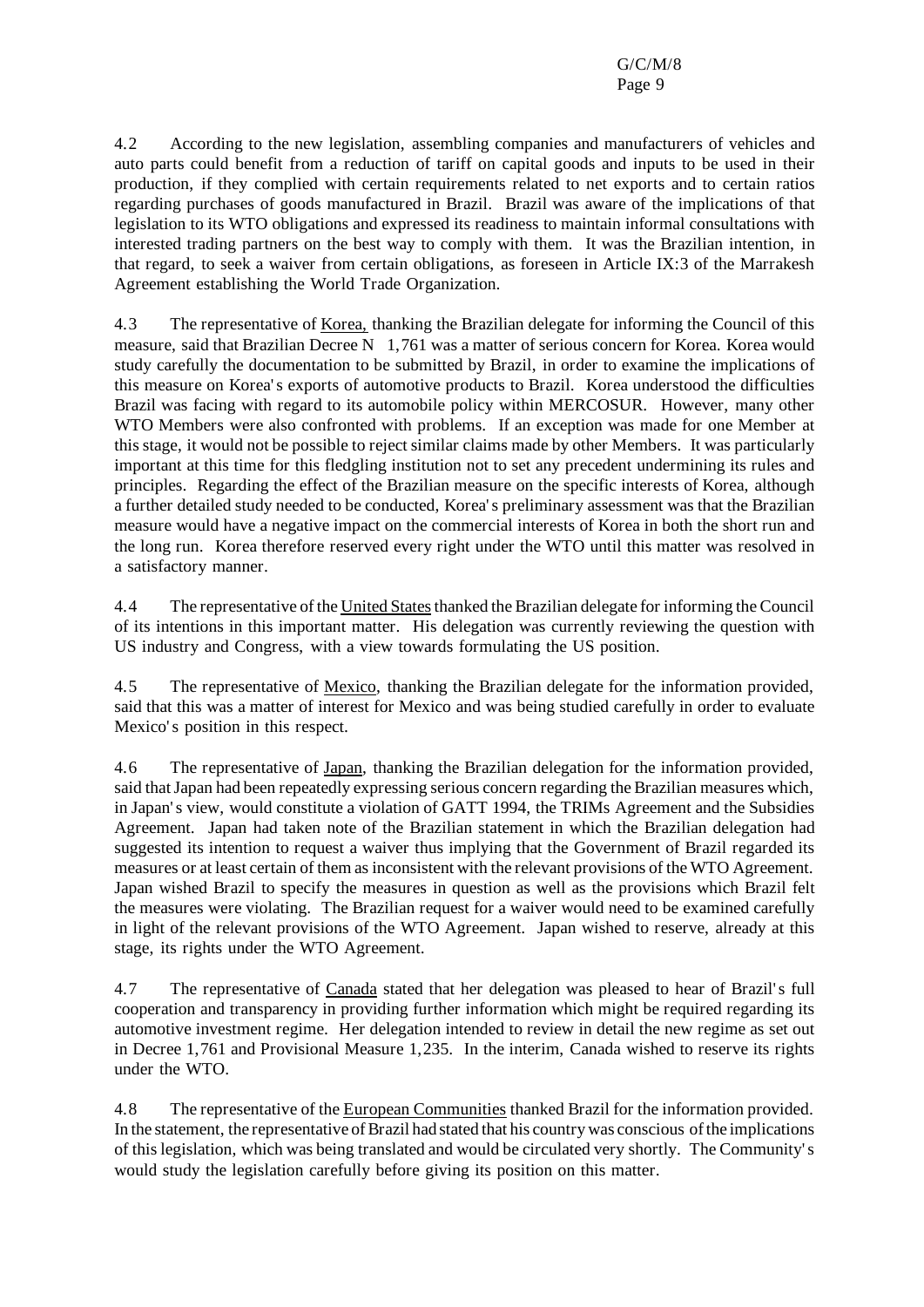4.9 The representative of Argentina, speaking also on behalf of Paraguay and Uruguay, expressed understanding and sympathy with the statement made by the representative of Brazil. The transitional measures were adopted by the Brazilian Government with a view to the common regime which would govern the automotive sector in MERCOSUR as of 1 January 2000. Brazil had demonstrated with this announcement that it was making the necessary efforts to fulfil its obligations in the framework of the WTO. All the member countries of MERCOSUR would participate constructively in the process of consultations proposed by Brazil.

The Council took note of the statements.

## **5. US draft bill concerning the definition of "domestic industry" in the area of safeguards**

5.1 The representative of Mexico, speaking under "Other Business", stated that on 26 January 1996, the Senate of the United States had approved the proposed Law S. 1463 by means of a "unanimous consent agreement", in other words, without prior committee consideration, floor debate or vote. According to reports, this bill would be submitted in the course of this week to the House of Representatives, where it would follow a similar procedure.

5.2 The draft bill redefined the term "domestic industry" as contained in United States' legislation on safeguards. Rather than using the definition contained in existing United States' legislation which corresponded to Article 4.1(c) of the WTO Agreement on Safeguards, the bill established that, where one or more domestic producers produced a like or directly competitive perishable agricultural product during a particular season, the United States authorities could limit "domestic industry" to the said producers if those producers sold all or almost all of their output of that product in that season and the demand for that product was not met, to a substantial degree, by other domestic suppliers of the product producing it in a different season. In other words, where a perishable product was produced in two different states of the Union and one state produced it in winter and the other in summer, the United States could implement a safeguard measure to protect the winter producers without taking account, when determining the existence of injury or threat of injury, of the output of the state producing the product in the summer. Mexico considered that the definition in the bill was clearly inconsistent with the WTO obligations of the United States, as was shown by the fact that existing legislation had to be changed in order to be able to act in this way, and the United States International Trade Commission had unanimously ruled against a request for safeguards by domestic industry that had features of this new definition. This was not a bilateral matter. If the draft bill became law, and other WTO Members followed the same path, there was a serious danger that other WTO Members might apply safeguard measures of this sort against products such as vegetables, citrus fruits, apples, fish, shellfish, etc.. Mexico reserved the right to include this matter on the agenda of this Council or of the General Council to assert its rights under WTO rules, if the need arose, and was willing to provide further information or documentation to those delegations interested in the matter.

5.3 The representative ofCanada stated that her delegation shared the concerns expressed by Mexico about the bill that was passed in the US Senate on 26 January 1996. It appeared that this legislation was inconsistent with United States' obligations under the WTO with respect to the definition of "domestic industry". As Mexico had pointed out, this was an issue of serious concern. Her delegation would encourage the United States to review this situation, and to ensure that any legislation that was enacted would be consistent with its WTO obligations.

5.4 The representative of Chile stated that his delegation shared the concern already mentioned by Mexico and Canada with respect to this bill, which changed the definition of "domestic industry" in the United States' legislation in the area of safeguards when dealing with perishable agricultural products. Chile believed that this would be incompatible with the safeguard obligations of the WTO and would weaken the proof of damage.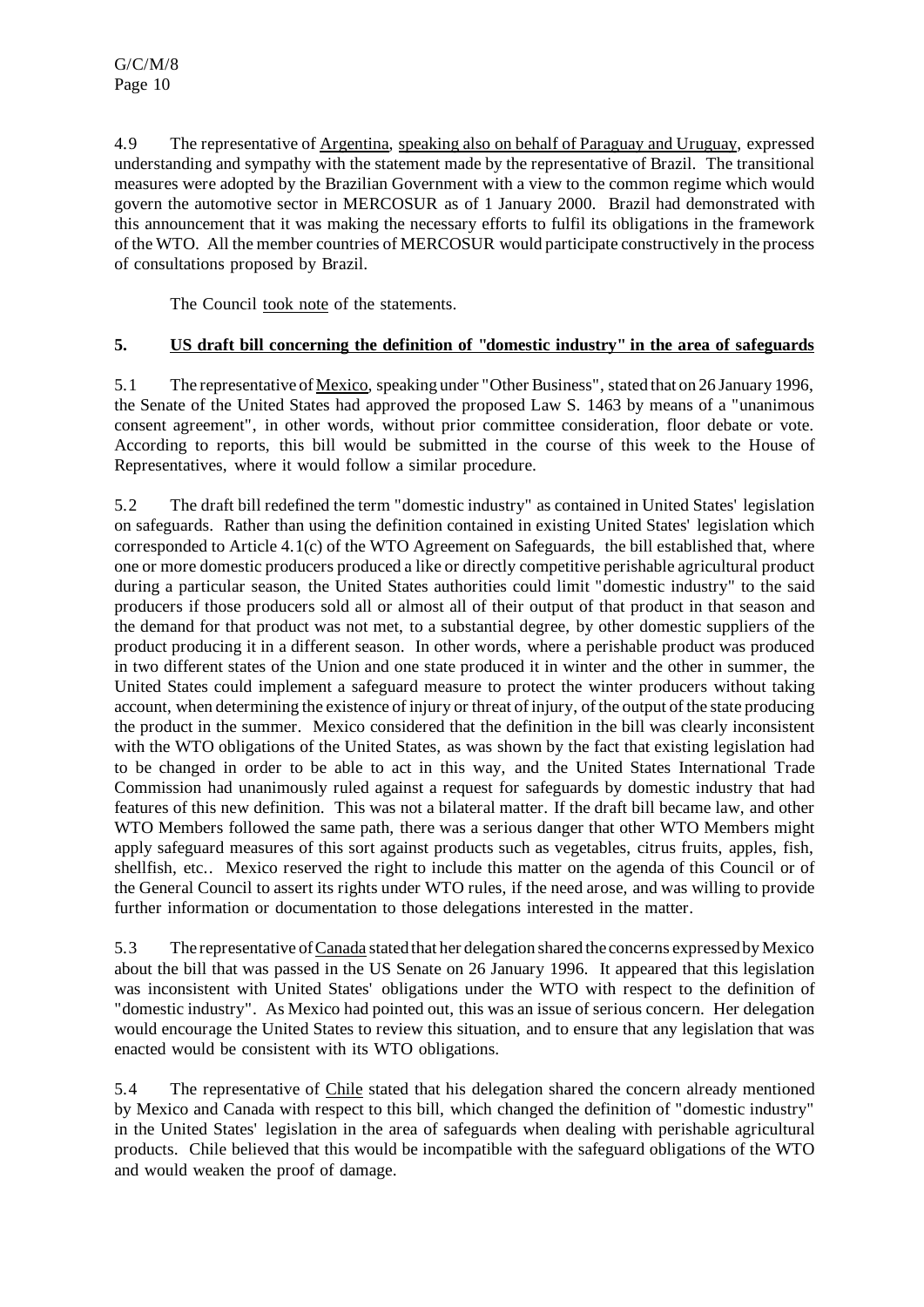5.5 The representative of Australia stated that his authorities would also be very concerned if anything should be done in terms of passing legislation in the United States that would make the application of Article 4 of the Safeguards Agreement more protective, and certainly any action that would be at variance with the United States' obligations under that Agreement. Clearly, there was need for more information, but he wished to register his delegation's concern on that point at this meeting this morning.

5.6 The representative of Argentina stated that as providers of perishable products to the US market, his delegation shared the concern expressed earlier by other delegations. Currently, this was only a bill before the Congress, and the only thing that could be done would be for Members to encourage the executive branch to try and convince Congress of the inconsistency of the measure under discussion and the multilateral rules of the WTO.

5.7 The representative of New Zealand stated that this issue had only just come to New Zealand's attention and his delegation had not had the opportunity to fully study its implications. Nonetheless, as an exporter of perishable agricultural products to the US market, his delegation shared the concerns voiced, in particular that a departure from the provisions of Article 4 of the Safeguards Agreement may be in prospect. Like Canada and Argentina, New Zealand would hope that the US administration would be able to review this situation and would seek, to the best of its ability, to ensure the consistency of legislation with its WTO obligations.

5.8 The representative of Guatemala stated that his delegation wished to state its concern regarding the United States' bill to change the definition of "domestic industry" under safeguards. His delegation supported the statement made by the delegation of Mexico and reserved the right to revert to this matter in forthcoming meetings.

5.9 The representative of Brazil stated that more information on this matter was required. Even at this stage, his delegation shared the concerns expressed by other delegations on this issue.

5.10 The representative of Peru shared the concerns expressed by other delegations on this issue.

5.11 The representative of Malaysia, speaking on behalf of the ASEAN countries, thanked Mexico for bringing this matter to the attention of Council Members. ASEAN countries would be interested to know of further developments and reserved their rights to pursue this matter.

5.12 The representative of the European Communities stated that his delegation was grateful for the information provided by Mexico and asked the United States' delegation to provide Members with further information and background relating to this measure.

5.13 The representative of Colombia, like other countries that exported perishable products, shared the concern voiced regarding this bill, and invited the Government of the United States to ensure that any modifications to its safeguard legislation would be consistent with its obligations under the WTO.

5.14 The representative of the United States stated that his delegation had taken note of the statements made, and would report to his authorities the concerns expressed on this particular issue. The relevant information would be made available as requested.

5.15 The Council for Trade in Goods took note of the statements, and suspended the meeting to enable the Chairman to finalize consultations regarding Chairpersons of subsidiary bodies of the Council for Trade in Goods. The meeting was resumed on 14 February 1996.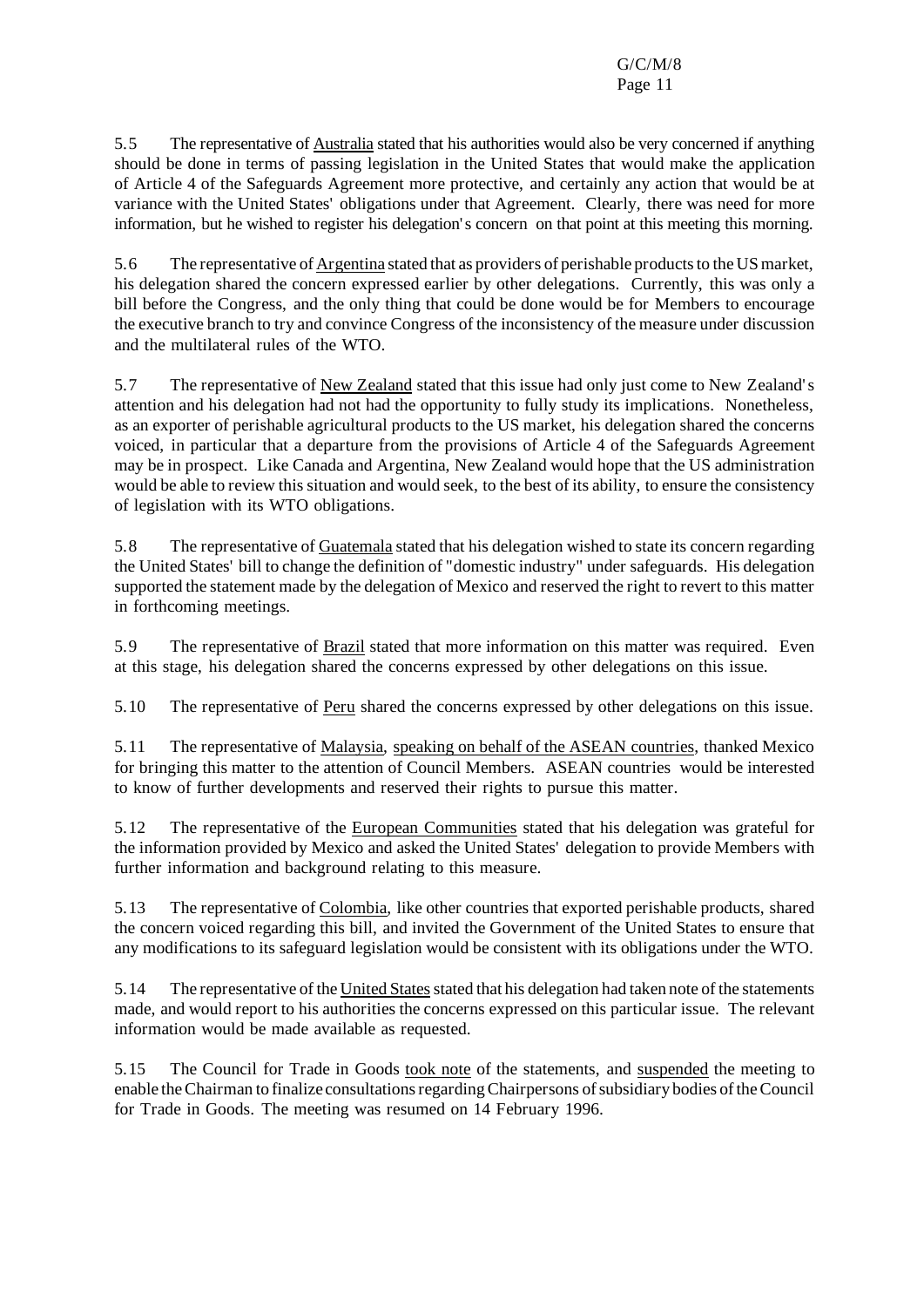## **6. Appointment of Officers for the: Committee on Agriculture; Committee on Sanitary and Phytosanitary Measures; Working Group on Notification Obligations and Procedures; Working Party on State Trading Enterprises**

6.1 The Chairman stated that the "Guidelines for the Appointment of Officers to WTO bodies" contained in document WT/L/31 and approved by the General Council on 31 January 1995, provided that the Chairperson of the Council for Trade in Goods would conduct consultations on the appointment of the chairpersons of bodies to Group  $6(A)$  which comprised the subsidiary bodies of the Council for Trade in Goods. Accordingly, he had conducted consultations and had a slate of Chairpersons to recommend to the Council. While all the other subsidiary bodies of the Council for Trade in Goods had provisions in their respective Agreements or in their Rules of Procedures requiring them to elect their own chairpersons, the four subsidiary bodies mentioned under this agenda item did not have such provisions; therefore, the Council for Trade in Goods had to appoint those chairpersons.

6.2 He reported on the results of his consultations on chairpersons for 1996 for subsidiary bodies of the Council for Trade in Goods as follows:

Committee on Agriculture: Ambassador D. Tulalamba (Thailand);

Committee on Sanitary and Phytosanitary Measures: Ambassador K. Bergholm (Finland);

Committee on Technical Barriers to Trade (TBT): Ambassador C. Guarda (Chile);

Committee on Market Access: Mr. J. St-Jacques (Canada);

Committee on Customs Valuation: Mr. P. Palecka (Czech Republic);

Committee on Import Licensing: Mr. C. Mbegabolawe (Zimbabwe);

Committee on Rules of Origin: Mr. Osakwe (Nigeria);

Committee on Anti-Dumping: Mr. O. Lundby (Norway);

Committee on Subsidies and Countervailing Measures: Mr. V. Do Prado (Brazil);

Committee on Safeguards: Mr. A. Buencamino (Philippines);

Committee on Trade-Related Investment Measures: Mr. V. Notis (Greece);

Working Group on Notification Obligations and Procedures: Mr. A. Shoyer (US);

Working Party on State Trading Enterprises: Mr. P. May (Australia).

6.3 The Council appointed Ambassador Tulalamba, Ambassador Bergholm, Mr. May, and Mr. Shoyer as chairpersonsforthe Committee on Agriculture, theCommittee on Sanitary and Phytosanitary Measures, the Working Party on State Trading Enterprises, and the Working Group on Notification Obligations and Procedures respectively, and took note of the nominations of the other persons mentioned as chairpersons for the other subsidiary bodies.

6.4 The Chairman proposed that with respect to Vice-Chairpersons of subsidiary bodies of the Council for Trade in Goods, the practice established in 1995 should be followed, i.e. the question should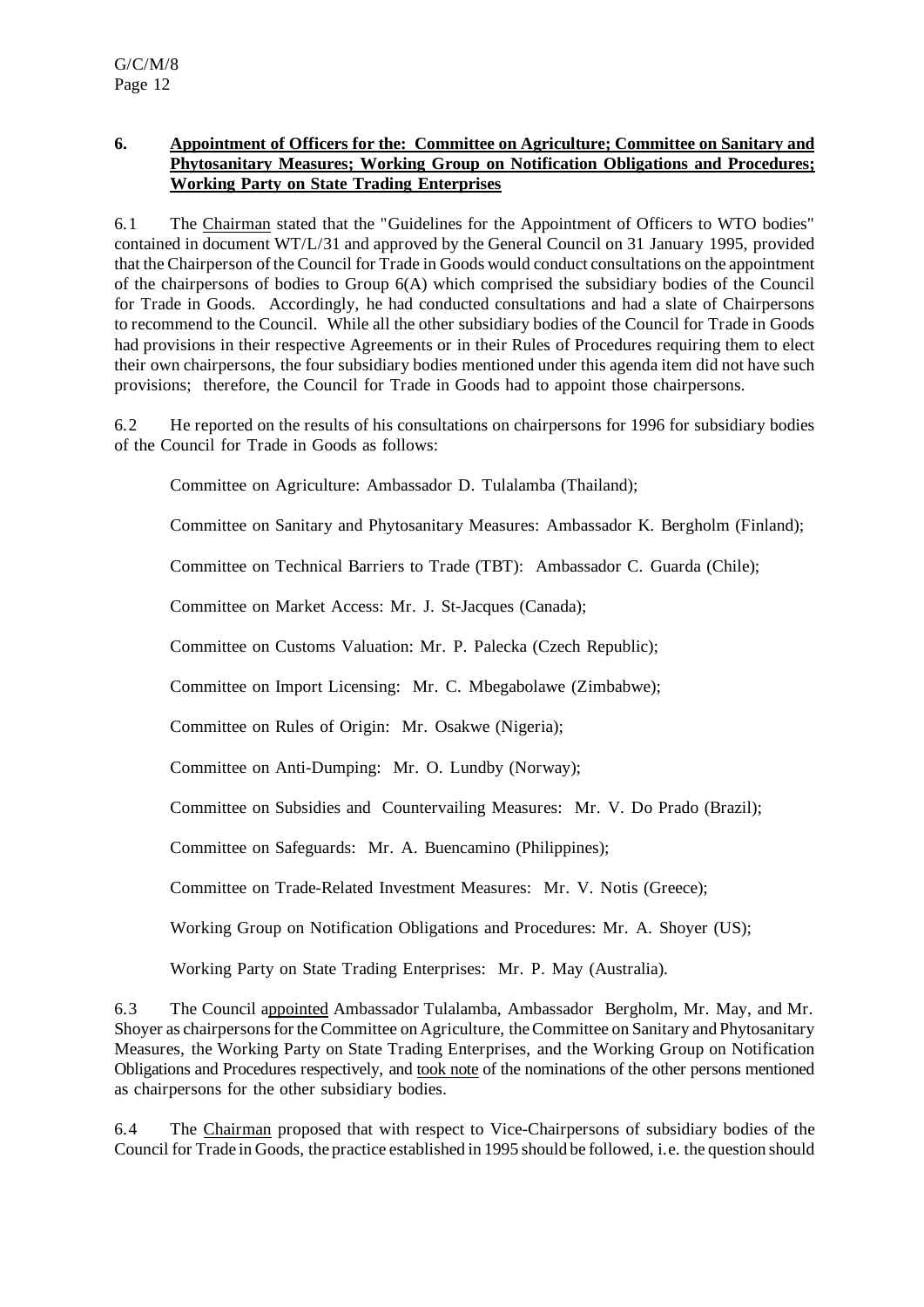be handled at the level of the Committees themselves through a process of consultations undertaken by the respective Chairpersons.

6.5 The Council for Trade in Goods so agreed.

6.6 The representative of Mexico stated that his delegation had asked for the floor first to convey its satisfaction on the fact that plurilateral, open consultations had been held in order to reach an understanding on the list of chairpersons that had been read out. He wished to have placed on record the concern felt by his delegation about the re-election of chairpersons. Although this was not inconsistent with the guidelines for the election of officers, it did nonetheless seem rather inconsistent with the principle of rotation. His delegation was not questioning the quality of the people involved, but Mexico wished to see the principle of rotation retained. In those cases where the Marrakesh Agreement established that the Committees "shall elect their Chairmen and Vice-chairmen", his delegation wished to see, at the time these chairmanship posts were filled, also the nominees for Vice-Chairmanship, if it were felt necessary that a Vice-Chairman be elected. In other words, Mexico reserved the right to give formal endorsement to the election of Chairperson at the time when the nominees of Vice-Chairmen's posts had been decided, if it were decided that a Vice-Chairman should be elected.

6.7 The representative of Colombia thanked the Chairman for having carried out a processin order to reach agreement, and also congratulated those representatives who had been elected on the basis of consensus to chair committees and working groups. He fully agreed that the abilities and the experience which had been accumulated by these Chairpersons would be useful in helping them guide the work of these committees and working groups in a very intelligent and useful manner. However, his delegation associated itself with the concern voiced by the representative of Mexico. It was also his view that there should be as broad a rotation as possible without this necessarily implying that in certain special cases a re-election in one or more posts was not possible, in order to serve the general interest. He was aware that it was not an easy exercise to try and satisfy all delegations. It would seem advisable that the new Chairman of the Council for Trade in Goods would begin his round of consultations on Chairpersons earlier so that some of the pitfalls that had appeared on this occasion could be avoided.

6.8 The representative of Pakistan associated his delegation with the points made by the representatives of Mexico and Colombia.

6.9 The representative of Cuba thanked the Chairman for his efforts over the last few days which had permitted a solution. He believed that some of the things mentioned during unofficial consultations should be reiterated. His delegation's preference would be that at the end of 1996, the process should be initiated on a much more transparent basis, and above all that the principle of rotation should be applied. He believed that Members would work very well with the Chairpersons who had been elected on the basis of the recommendation by the Chairman of the Council for Trade in Good for the subsidiary bodies of the Council. He also wished to take the opportunity to thank his Latin-American colleagues, who had aspirations to certain posts in the subsidiary bodies of the Council, for the flexibility they had shown to enable a consensus to be reached. Members should keep this fact in mind when they considered the appropriateness of electing vice-chairpersonsfor certain committees, and also asregarded the consultation process for the election of officers for 1997.

6.10 The representative of **El Salvador** stated that his delegation agreed with the statement made by the representative of Mexico, particularly with regard to the process of consultations. He hoped that in the future, consultations would be transparent, open and plurilateral. His delegation shared the concerns expressed to the effect that there had been massive re-elections. While he was sure that the re-elected Chairpersons would continue to do excellent work, the principle ofrotation had to be applied.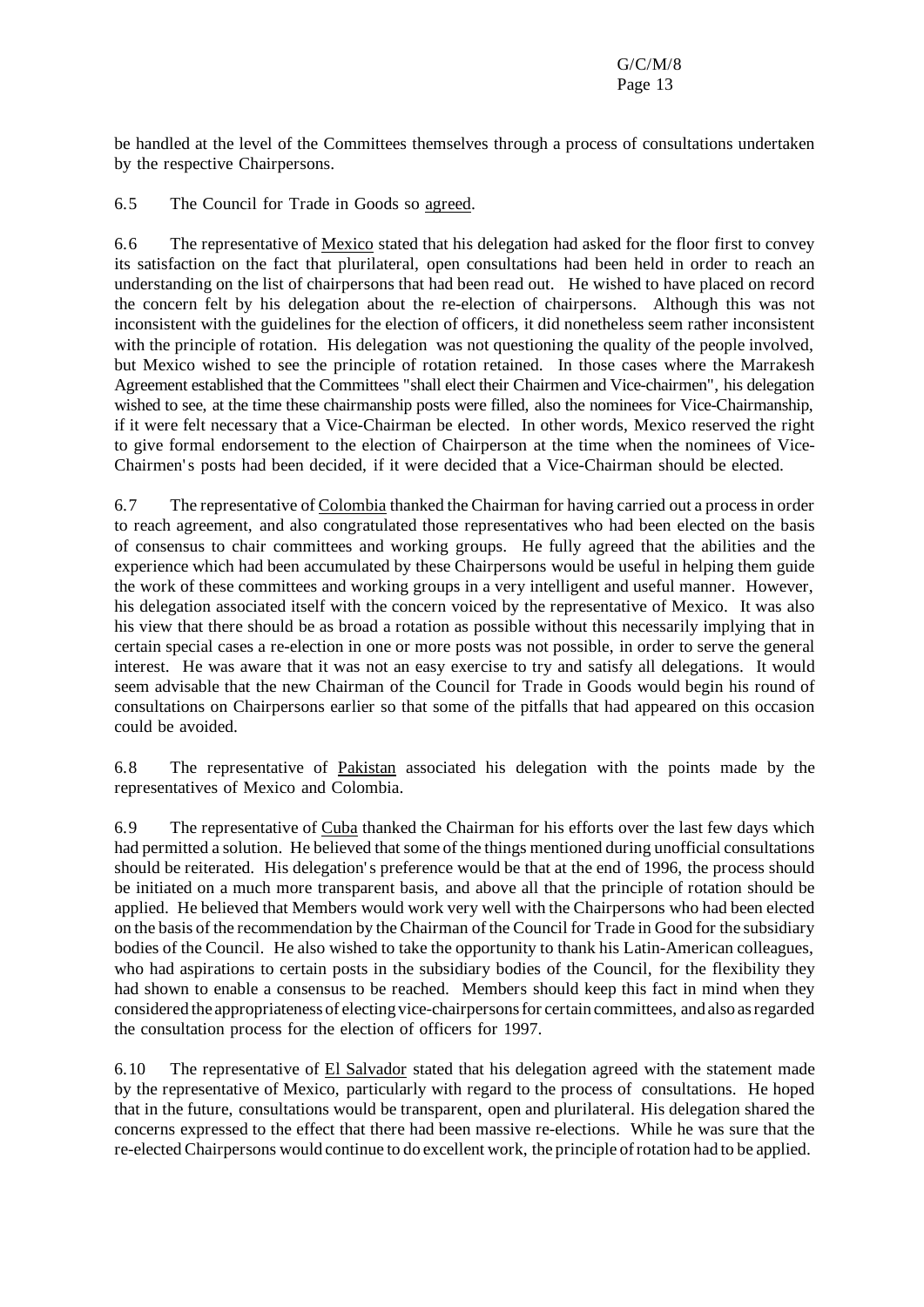6.11 The representative of the European Communities stated that his delegation was pleased that a solution had finally been found. There were plenty of excellent candidates to be proposed as Chairpersons, but in the end a balance had to be found. The process that was being finalized at this meeting showed the importance of consultations being held in a transparent way. With respect to vicechairpersons, thisissue wasto be dealt with once the question of chairpersons was settled; there should be no linkage between the two.

6.12 The representative of Egypt thanked the Chairman for the efforts made to solve this problem of election of Chairpersons. The solution, which established a balance between the various regional groups, was satisfactory to his delegation. His delegation was happy to see Africa getting a modest share in the distribution of offices, being represented by Nigeria as far as Rules of Origin were concerned, andZimbabwe, asfar asImportLicensing Procedures were concerned. It was also important that the principle of rotation be maintained.

6.13 The Council for Trade in Goods took note of the statements.

6.14 Before taking up agenda item 7, the Chairman, this being the last meeting under his chairmanship, provided an overview of the work of the Council during 1995.

6.15 The Council for Trade in Goods, pursuant to paragraph 5 of Article IV of the WTO Agreement, had approved on 31 July 1995 its Rules of Procedure, which were largely based on the rules of procedure of the General Council. The subsidiary bodies of the Council for Trade in Goods had, wherever possible, based themselves on the Rules of Procedure adopted by the Council for Trade in Goods, and in this respect, a strong element of harmonization and clarity had been introduced into the functioning of the various subsidiary bodies.

6.16 In the context of implementation of the Uruguay Round results, the Council at its first meeting had established the Working Party on State Trade Enterprises and the Working Group on Notification Obligations and Procedures. The work of the latter Group would be instrumental in streamlining the process of notifications. However, he emphasized the concern regarding the less than full compliance by Members with notification requirements under Agreements within the competence of this Council. As he had already stated when introducing the Council's report to the General Council last year, the WTO system relied primarily on mutual surveillance as a means to ensure implementation. If notification obligations were not complied with, there was no basis on which the relevant WTO bodies could review the measures of Members and the system broke down. Therefore he urged all WTO Members to make maximum efforts to fulfil their notification obligations promptly.

6.17 Another issue linked to the implementation of the Uruguay Round results wasthe establishment of the Independent Review Entity under the Preshipment Inspection Agreement. This Agreement had not been fully operational as of 1 January 1995 because of a lack of consensus on the status and location of the Independent Review Entity to be established under its Article 4. This issue was resolved in December 1995 when the Council forwarded for approval to the General Council the Draft Decision regarding the operation of the Independent Entity.

6.18 During 1995, the Council had also dealt with unfinished Uruguay Round business, namely the approval and transmission to the General Council for approval of the Schedules of Concessions on Goods of least developed countries, who had until 15 April 1995 to submit such Schedules, and the Schedules of Concessions on Goods of countries covered by the Decision on Finalization of Negotiations on Schedules on Goods and Services. The process of submission, verification and approval of Schedules on Concessions on Goods which had commenced under the Uruguay Round had now been finally concluded.